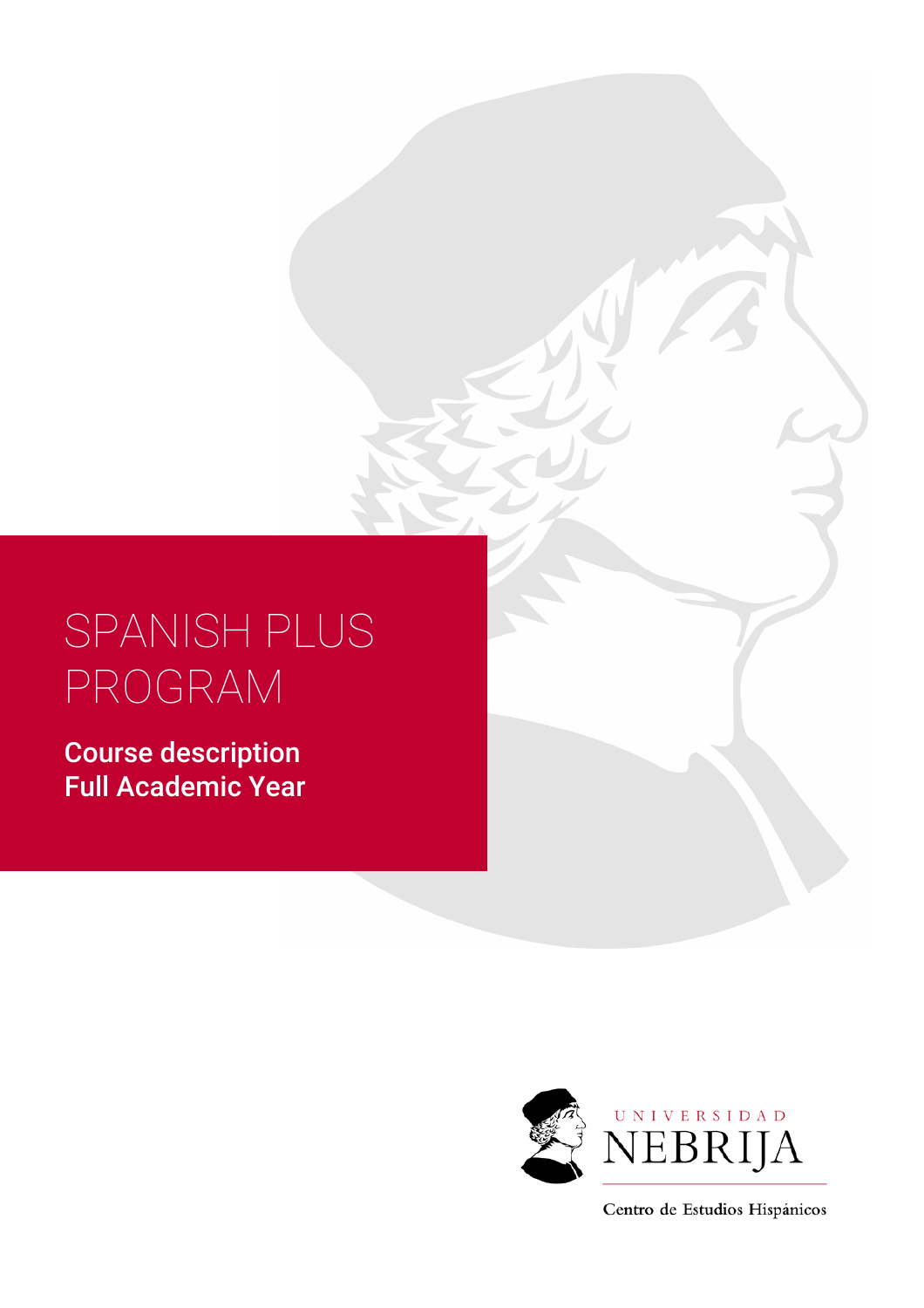

# **Courses taught in English CAMPUS MADRID-PRINCESA Fall & Spring Programs**

## **Business and Management**

#### **MK3002 Consumer Behavior**

This course draws from research in behavioral economics, social psychology, and academic marketing, and is intended to broadly survey the field of consumer behavior from the marketing perspective. Students will become familiar with the terminology of the subject and understand what leads to the individual purchase decisions that are so important to business profitability, and to personal prosperity. Topics covered will include: consumer research and analytics, study and analysis of purchasing, *neuromarketing*, decisionmaking processes and main variables that affect the consumer and their relationship with brands and products.

#### **MK3001 Online Marketing in the Digital Era**

This course has been programmed from a comprehensive perspective so that students will be able to gain an overall panorama of the integration of the Internet and new technologies within the global marketing strategy of the company. The main goals of this course are for students to understand, comment upon and analyze the most important aspects of digital marketing, as well as, the acquisition of general knowledge of Internet business models, e-Marketing variables, the Digital marketing plan, Metrics and Web Analytics, among others.

#### **DE1124 International Business**

The purpose of this course is to introduce students to the international perspective of businesses. The topics covered include the competitive environment of the international marketplace and international organizations; the cultural, political-economic and labor forces affecting international business; and management techniques to deal with foreign factors in the international environment.

#### **DE4554 International Management**

This course deals with multiple functions of management, such as organizing, coordinating, planning, and staffing in an international cross-cultural context. It will focus on the complexity of international management, and students will learn how diverse national cultures affect management functions in different ways. Intercultural communication, expatriate compensation, gender issues, and ethical conflicts will also be discussed.

#### **CM2124 International Trade Marketing**

Within current marketing globalization, the aim of this course is to analyze how International Marketing is not just a mere exportation technique, it is also one of the means to systematically establish penetration and consolidation of our business into foreign markets. The course analyzes market information, research systems, marketing-mix, and other strategies from an international standpoint.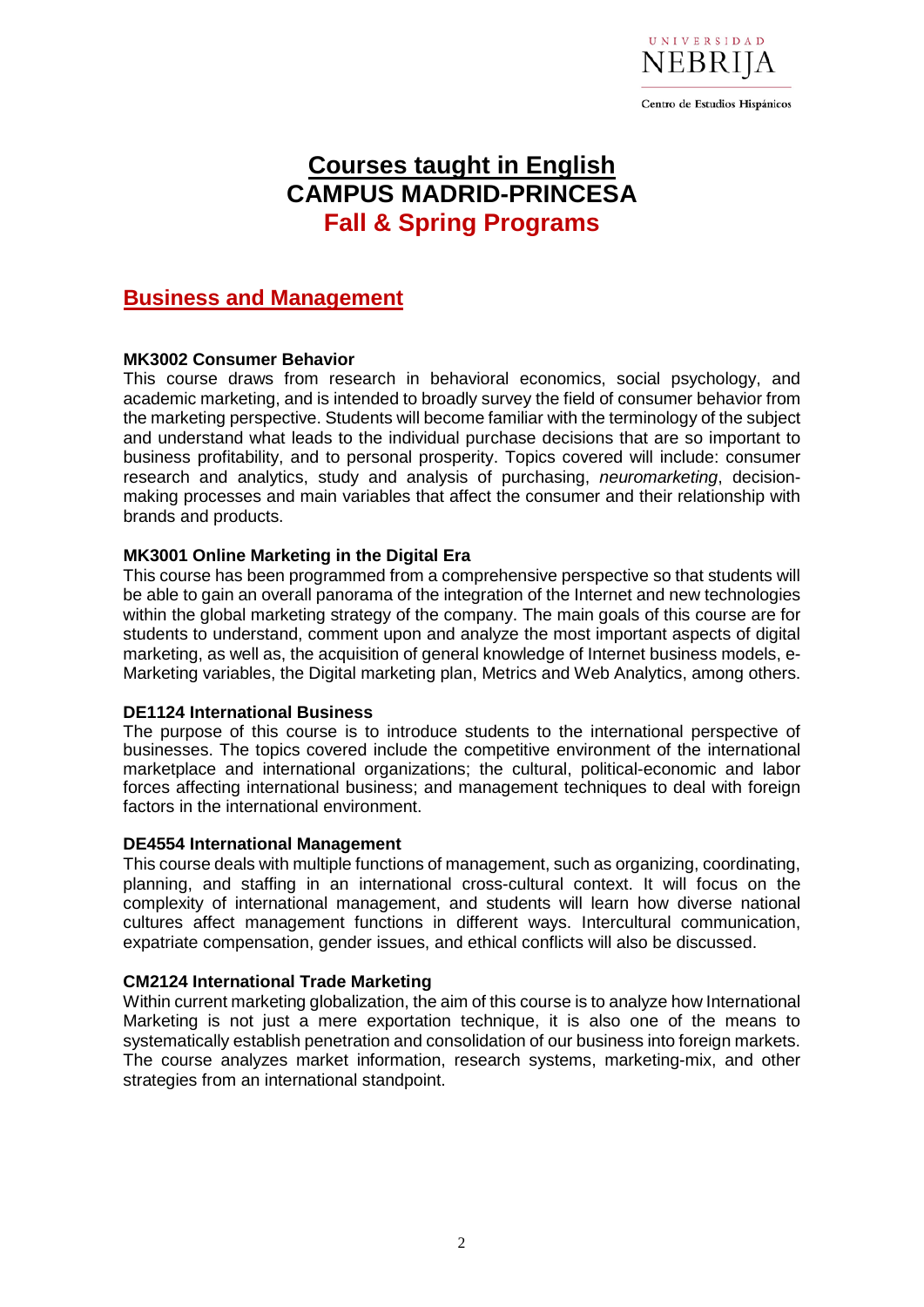

#### **PB1157 International Communication**

During this course, communication will be studied as it relates to culture by analyzing its intercultural and international contexts. Students will be challenged to examine questions and issues throughout the semester, which will reveal the processes, effects, methods, and critical norms of communication. All of these matters will be evaluated in relation to interpersonal, group, and mass communication.

#### **ECO321 Trends of the Global Economy**

This course aims to analyze the major traits that characterize the global economic landscape and the international competitiveness of countries, as well as their likely evolution. This includes globalization and its effects on the growth prospects of emerging economies; the likely evolution of the population of the world as well as the evolution of the inequality between countries and their citizens; the energy and environmental threads faced by the world at large. Within the context set up by these basic trends, the interaction between countries and the role of the existing International Economic Institutions will be analyzed, as well as properly put into perspective the prospects of the global financial system.

#### **ECO999 Global Skills for International Business Environments**

Globalization affects a very high percentage of organizations and businesses in the world. The number of companies operating internationally increases every day. As a consequence, not only expats or senior managers but also many other workers have to face the strategic development of global businesses and interact in international settings with people from other cultures. This course focuses on the global skills that are and will be increasingly necessary to work in intercultural environments both in and outside national borders. Students will learn about developing abilities related to open-mindedness, cultural empathy, flexibility or tolerance to uncertainty and how these skills apply to negotiating internationally, leading multicultural teams or boosting creativity and innovation among others. Emphasis will be placed on experiential learning, case studies and tools for internationalization and will include a European and Spanish perspective on working among cultures.

#### **ECO998 International Finance**

This course examines the international financial management, as well as the foreign exchange markets and how they shape the environment within which corporate wealthmaximizing decisions are made. Topics in financial management, viewed primarily from the perspective of managers doing business overseas, include the management of foreign exchange exposure, foreign direct investment decisions, and multinational capital budgeting. The course is designed for upper-division undergraduate students who have a good understanding of basic economics, corporate finance and asset valuation.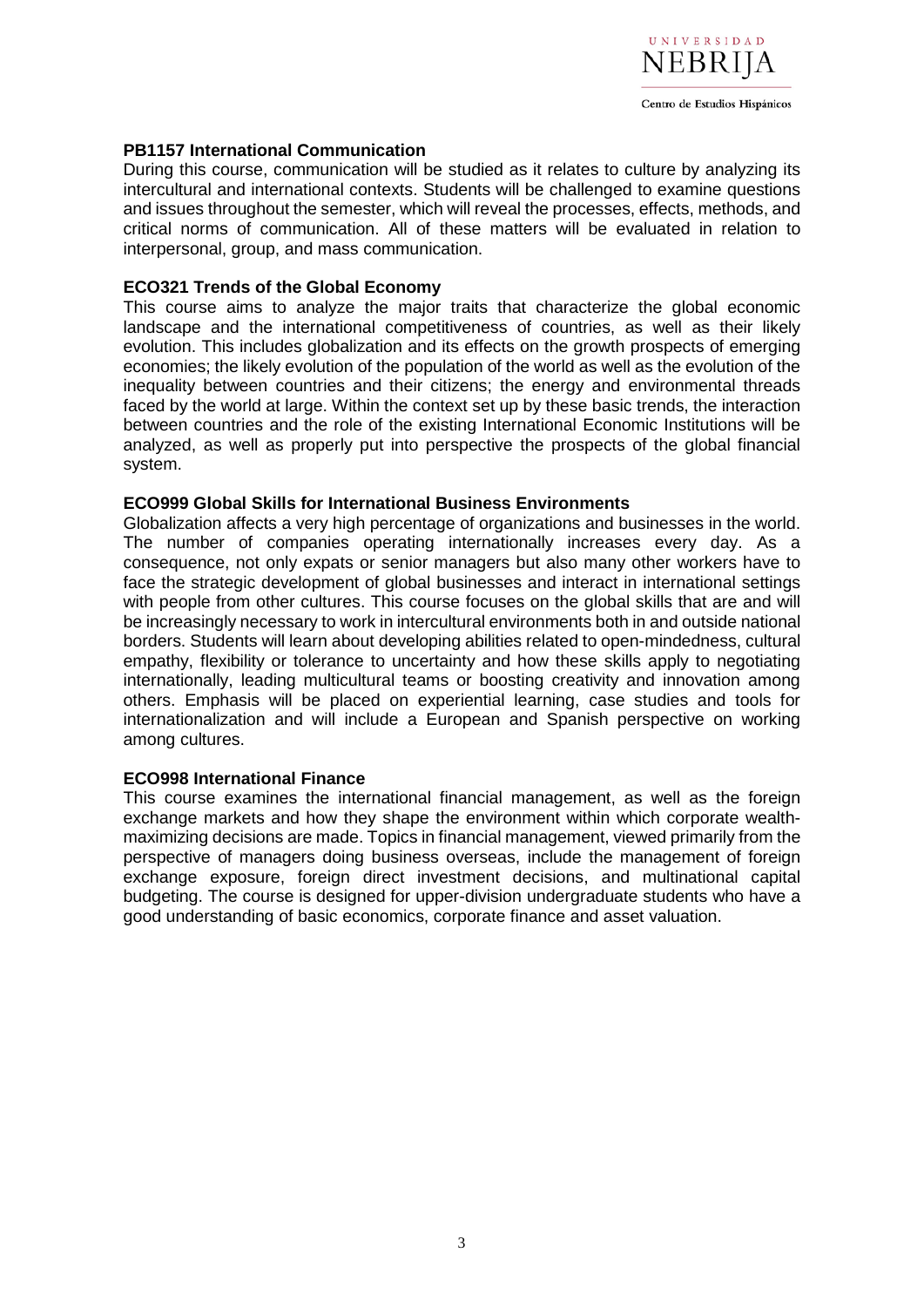

# **Liberal Arts**

#### **LM207 Intercultural Communication**

The aim of this course is to describe different factors involved in communication across cultures by discussing cultural variables that enable people to understand each other across group boundaries. The course applies this knowledge to the languages professional setting, focusing on the role that communication has in the creation and dissemination of culture. Students will learn to recognize cultural variables to communicate effectively.

#### **CH3613 Sports Industry and its role in European Identity**

This course is focused not only on the business side of the sports industry in Europe, but also in the social phenomenon of sports such as football as part of the European identity. A thorough case study of the surge and rise of the Real Madrid to become the most successful and most valuable sports organization in the world. The aim of this course is to understand the dynamics and functioning of the European sports industry, particularly football, from an economical and sociological perspective: Globalization at its best.

#### **CH3612 Corporate Psychology**

This course is covered in the framework of Psychology applied to Human Resources and it will cover the set of areas that affect the study of people's behavior in the workplace, corporate culture within organizations and the scientific study of the relationship between individuals and their working environment. The aim of this course is to understand the dynamics and functioning of individuals and organizations from a psychosocial perspective; learn the terminology, methods and techniques commonly used in this discipline; and the basic psychosocial processes that take place in society and organizations.

#### **CH3191 Fundamental Aspects of Spanish Art**

This course is an introduction to art in Spain over the past five hundred years, focusing on key topics and periods that help to map out the particular nature of Spanish artistic culture. Special emphasis will be placed on the works of artists such as Velázquez, Goya, Picasso, Dalí and Miró. The course includes visits to the Prado, Reina Sofia and Thyssen-Borzemisa museums.

#### **CH3261 Modern Art and Architecture in Spanish Cities**

This course is an introduction to modern architecture through the study of great buildings and city development in Spain, mainly in Madrid and Barcelona. The course focuses on outstanding architects and works from the 19<sup>th</sup> century to the present day. Particular emphasis will be placed on the works of Gaudi, Saenz de Oiza, Moneo and Calatrava, and other modern buildings by famous European and American architects. The course includes visits to the Reina Sofia museum and walking tours.

#### **HU1172 The European Union: Culture, History and Institutions**

The main purpose of this course is to provide students with a working knowledge of the structure and major institutions of the European Union as well as with an understanding of the cultural and historical trends which have motivated these independent countries to work together in order to develop an *Idea* of Europe.

#### **CH3141 International Relations**

The foreign policy of states within the international system from different perspectives (political, economical, sociological, etc.) is analyzed during this course. A special emphasis will be placed on the study of the changing roles of international and national organizations, non-governmental organizations (NGOs), multinational corporations and public opinion.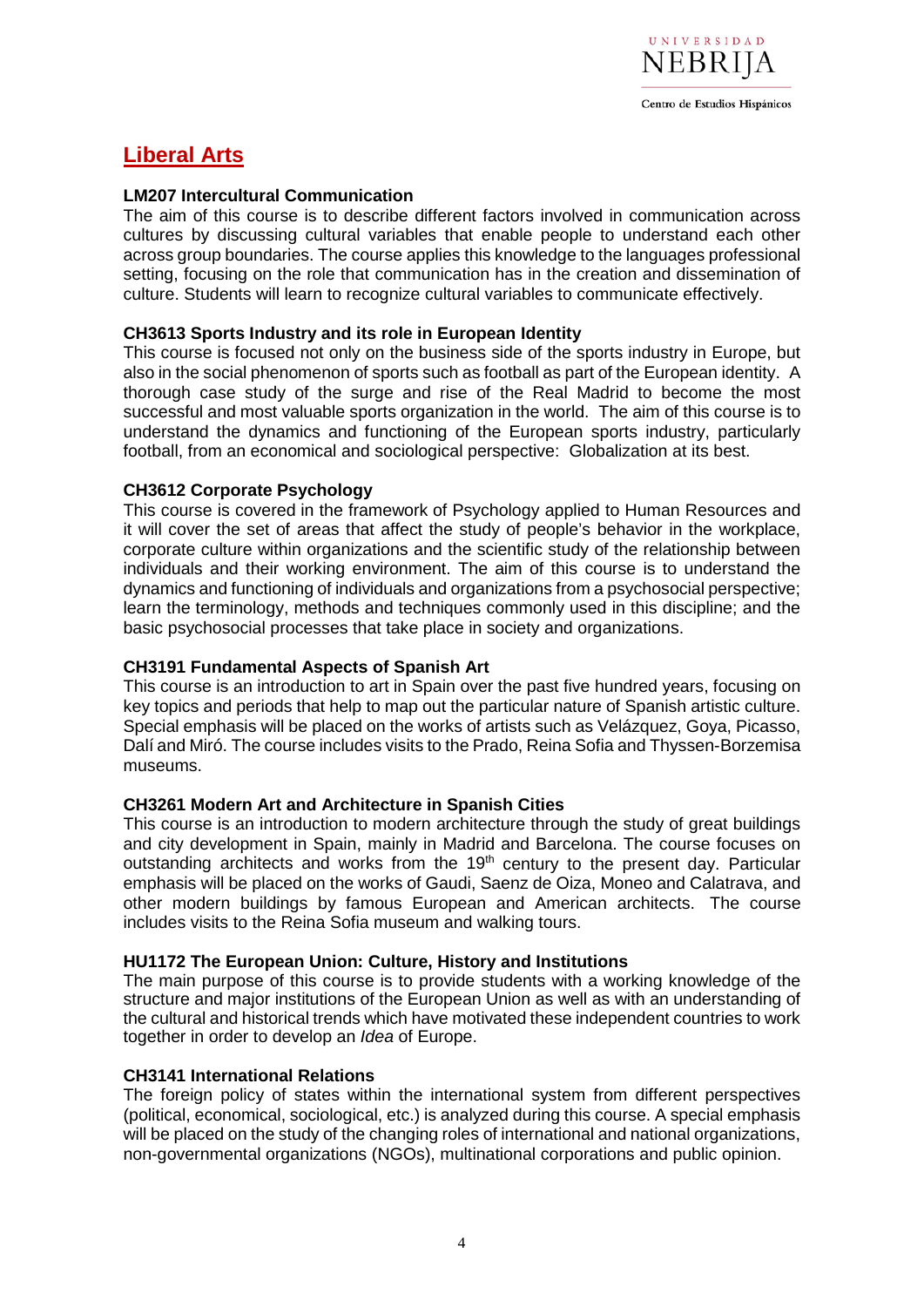

#### **CH2171 Spanish Civilization and Culture**

This course offers an interdisciplinary exploration of the Iberian Peninsula's civilizations and cultures. Throughout the course, students will explore how the Spanish civilizations and cultures are reflected in Spain's history, literature, people, politics, and arts. The objective of this course is to offer students a collective view of Spanish culture in its diverse manifestations.

#### **CH2161 Women's Roles in Present-Day Spain**

The aim of this course is to analyze the roles that Spanish women have played for the last 30 years. From the housewife with 3-4 children some 35 years ago, to a modern professional with an average of 1.2 children today, Spanish women are active and influential in every area of Spanish society. The course examines these new roles in relation with politics, literature, economics, education, family, and their impact on the Spanish society.

#### **CH3021 European Studies: Culture, History and Integration**

This course will cover relevant political, economic, and social aspects of European history and culture by examining the interaction among nation-states and their impact on other parts of the world. Students acquire basic intellectual skills through emphasis on critical thinking, considering questions of why and how events occurred. Topics will include European expansion, political revolutions, Industrialization, nationalism, colonialism, European wars and the European Union.

#### **CH3101 European Cinema: A Reflection on European Identity**

Cinema constitutes a significant force in the construction and expression of cultural identity: it powerfully portrays its nation and provides profound insights into the heart of its people. This course on European Cinema, with a broad geographic sweep, offers students an understanding of European culture, society, politics and history through the medium of cinematographic expressions. The aim of this course on European Cinema is to understand European identity through its cinema and make the students aware that despite its economic unity, Europe is characterized by its cultural, social, political and historical heterogeneity.

### **Engineering**



#### **MAT230 Introduction to Differential Equations**

The laws of nature are expressed as differential equations. Scientists and engineers must know how to model the world in terms of differential equations, and how to solve those equations and interpret the solutions. This course focuses on linear differential equations and their applications in science and engineering. There will be some activities with mathematical software.



#### **MEC200 Thermodynamics**

This course is an introduction to thermodynamics for engineering students. It concentrates upon basic principles, so that students can apply their understanding to a wide range of thermodynamics problems relevant to modern engineering. The course will provide examples of relevance to aerospace, chemical, civil, electrical and mechanical engineers. Thermodynamics is used to analyze systems in virtually every branch of engineering including applications in energy use and conservation in buildings and infrastructure systems, power generation, heating and cooling, fluid motion, behavior of chemical pollutants in soil, air and water, the hydrologic cycle, global climate change, and properties that determine the mechanical behavior of structural materials.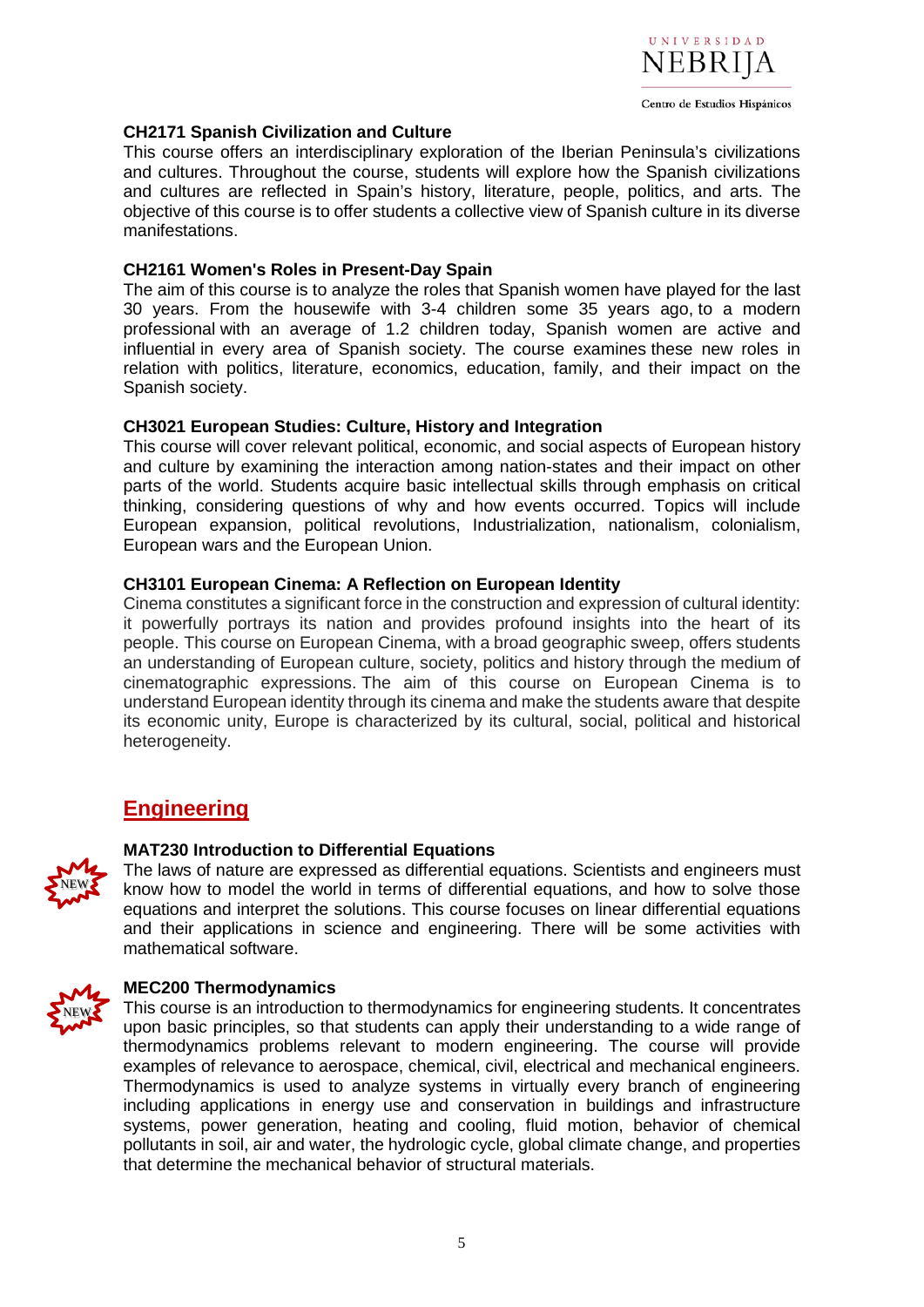

# **Courses taught in English CAMPUS MADRID-PRINCESA Summer Program**

## **Business and Management**

#### **DE4554 International Management (June)**

This course deals with multiple functions of management, such as organizing, coordinating, planning, and staffing in an international cross-cultural context. It will focus on the complexity of international management, and students will learn how diverse national cultures affect management functions in different ways. Intercultural communication, expatriate compensation, gender issues, and ethical conflicts will also be discussed.

#### **CM2124 International Marketing (July)**

Within current marketing globalization, the aim of this course is to analyze how International Marketing is not just a mere exportation technique; it is also one of the means to systematically establish penetration and consolidation of our business into foreign markets. The course analyzes market information, research systems, marketing-mix, and other strategies from an international standpoint.

#### **DE1124 International Business (July)**

The purpose of this course is to introduce students to the international perspective of businesses. The topics covered include the competitive environment of the international marketplace and international organizations; the cultural, political-economic and labor forces affecting international business; and management techniques to deal with foreign factors in the international environment.

## **Liberal Arts**

#### **CH3161 Art in Spain (June & July)**

This course is an introduction to art in Spain over the past five hundred years. It focuses on certain key topics and periods that help the students map out the particular nature of Spanish artistic culture through the centuries. The course will place special emphasis on the works of internationally renowned Spanish artists such as Velázquez, Goya, Picasso, Dalí and Miró.

#### **LM207 Intercultural Communication (June & July)**

This course describes different factors involved in communication across cultures by discussing cultural variables that enable people to understand each other across group boundaries. The course applies this knowledge to the languages professional setting, focusing on the role that communication has in the creation and dissemination of culture. Students will learn to recognize cultural variables to communicate effectively.